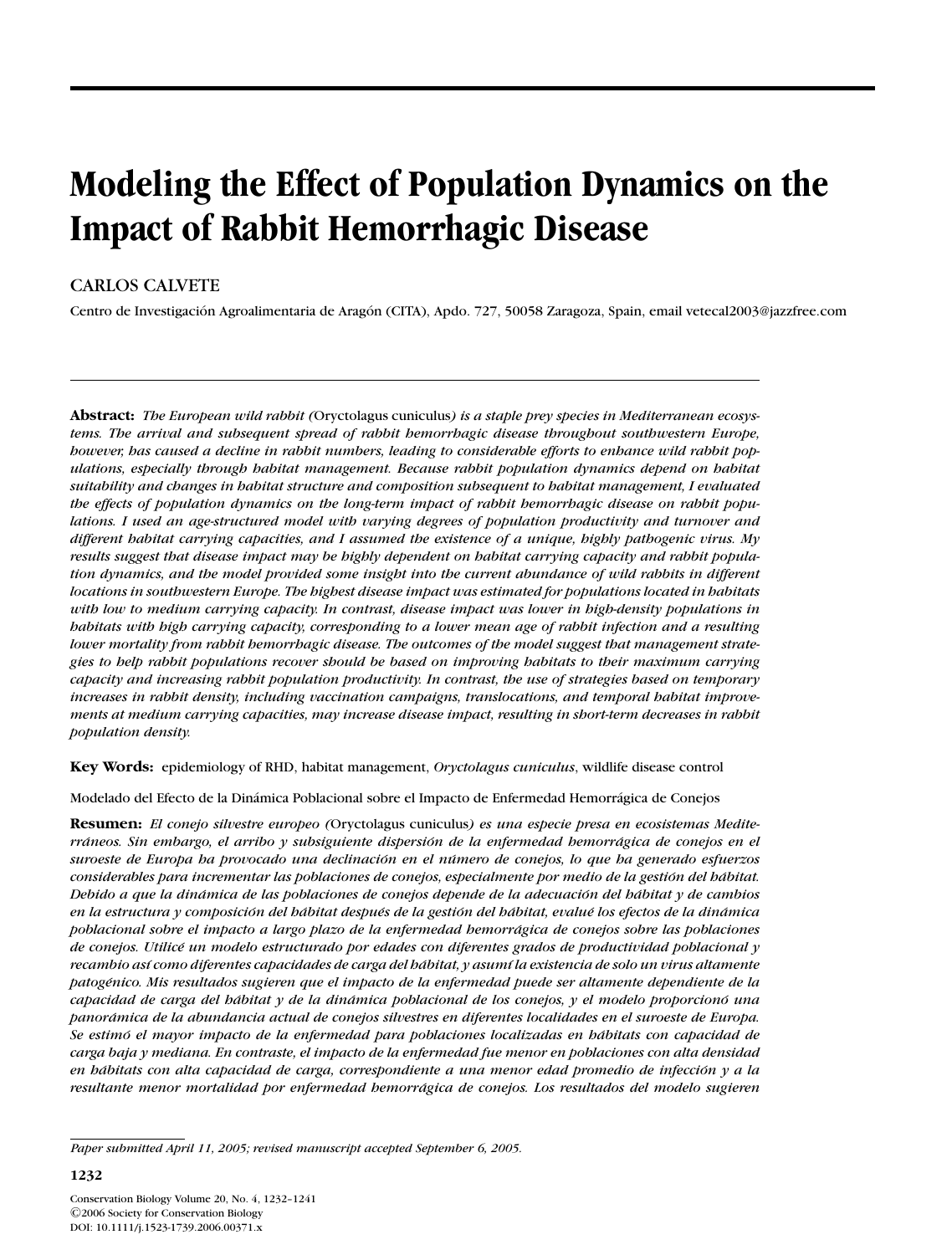*gue las estrategias de gestión para ayudar a que se recuperen las poblaciones de conejos deberán basarse en el mejoramiento del habitat hasta su capacidad de carga m ´ axima y en el incremento de la productividad ´ de las poblaciones de conejos. En contraste, el uso de estrategias basadas en incrementos temporales de la densidad de conejos, incluyendo campanas de vacunaci ˜ on, translocaciones y mejoramiento temporal del ´ hábitat a capacidades de carga medianas, puede incrementar el impacto de la enfermedad, lo que resultaría en disminuciones de la densidad poblacional de conejos en el corto plazo.*

Palabras Clave: control de enfermedades de vida silvestre, epidemiología de EHC, gestión de hábitat, *Oryctolagus cuniculus*

## **Introduction**

The European wild rabbit (*Oryctolagus cuniculus*) is among the most important vertebrate species in Spanish Mediterranean ecosystems. Usually, the biodiversity of these ecosystems is associated with large numbers of rabbits, and two of the most threatened predators in the world, the Iberian lynx (*Lynx pardina*) and the Imperial Eagle (*Aquila adalberti*), depend on rabbit abundance (Ferrer & Negro 2004). The arrival of rabbit hemorrhagic disease (RHD) in 1988 (Argüello et al. 1988), however, led to substantial initial reductions in rabbit population density (Villafuerte et al. 1994). This disease became enzootic, and currently mortality caused by annual outbreaks causes substantial reduction of wild rabbit populations (Calvete et al. 2002). Thus, many populations have continued to decrease (Villafuerte et al. 1995), some to the point of extinction. Consequently, considerable efforts have been made to enhance wild populations for conservation purposes.

Management strategies implemented to date to enhance rabbit populations include predator control, vaccination campaigns, restocking, and, especially, habitat management (Moreno & Villafuerte 1995; Angulo 2003; Calvete & Estrada 2004; Calvete et al. 2004*b*), but the success of these strategies has been generally negligible. For example, scrub and pasture have been managed over more than 1000 ha, and at least 18,000 wild rabbits have been translocated into Doñana National Park in southern Spain during the last 15 years, but the impact on rabbit abundance has been poor. Currently, therefore, the impact of RHD and the subsequent decline of rabbits are still a major problem for the conservation of the Iberian lynx and the Imperial Eagle (Angulo et al. 2004).

Rabbit hemorrhagic disease is an infectious viral disease, mainly transmitted by direct contact, that kills up to 90% of infected rabbits more than 2 months old (Xu and Chen 1989). The effect of this disease on rabbit abundance has a north-south gradient in Europe, with the greatest recorded declines in rabbit abundance in Spain and Portugal. In Great Britain and other countries of northern Europe, RHD has had a less severe impact on rabbit populations because of the occurrence in these areas of a putative, preexisting, protective, nonpathogenic RHD-like virus. To date, however, this virus has not been isolated from wild populations (Cooke & Fenner 2002; Marchandeau et al. 2005) and there is no evidence of its presence in southern European rabbit populations.

In Iberian wild rabbit populations, the pattern of RHD mortality is cyclical, with increased RHD mortality rates associated with the annual inflow of susceptible young rabbits during the breeding season. At present, more than 20% of adult rabbits in some Iberian populations die from RHD annually (Calvete et al. 2002). Nevertheless, some rabbit populations have made better recoveries than others, and in areas that were most favorable for rabbits before the spread of RHD there is a clear tendency for rabbit numbers to recover in geographically limited populations. Thus the current distribution of wild rabbits in Mediterranean areas is characterized by high variability (Fa et al. 1999; Virgós et al. 2003; Calvete et al. 2004*a*). Most rabbit populations are practically extinct or at low density and are located in a great diversity of habitats. Many sites with few or no rabbits, however, have habitats that appear as suitable as sites in which rabbits have maintained very high density, in spite of RHD.

The factors that enable the coexistence of high population densities of rabbits with enzootically circulating RHD virus are unknown, but their identification may signify a qualitative advance in the management of wild rabbit populations. Some modeling studies of RHD have explained the reduced impact of RHD in some populations. Authors of these models postulate the existence of a nonpathogenic, protective RHD-like virus (White et al. 2001) or a pathogenic RHD virus with both virulent and avirulent modes of transmission, as determined by rabbit demography (White et al. 2002). These models, however, have been used primarily to explain the differential impact of RHD along the north-south gradient in Europe, especially the low impact of this disease in Great Britain. Other approaches have modeled RHD epizootics and their spatial dynamics by means of models that are not age structured and are based on the existence of only one pathogenic RHD virus (Barlow & Kean 1998; Fa et al. 2001; Barlow et al. 2002). None of these models, however, has been extended to explain the effect of rabbit population dynamics on disease impact.

Calvete and Estrada (2000) suggest that the high variability of rabbit distribution in Spanish Mediterranean areas, especially the existence of high-density populations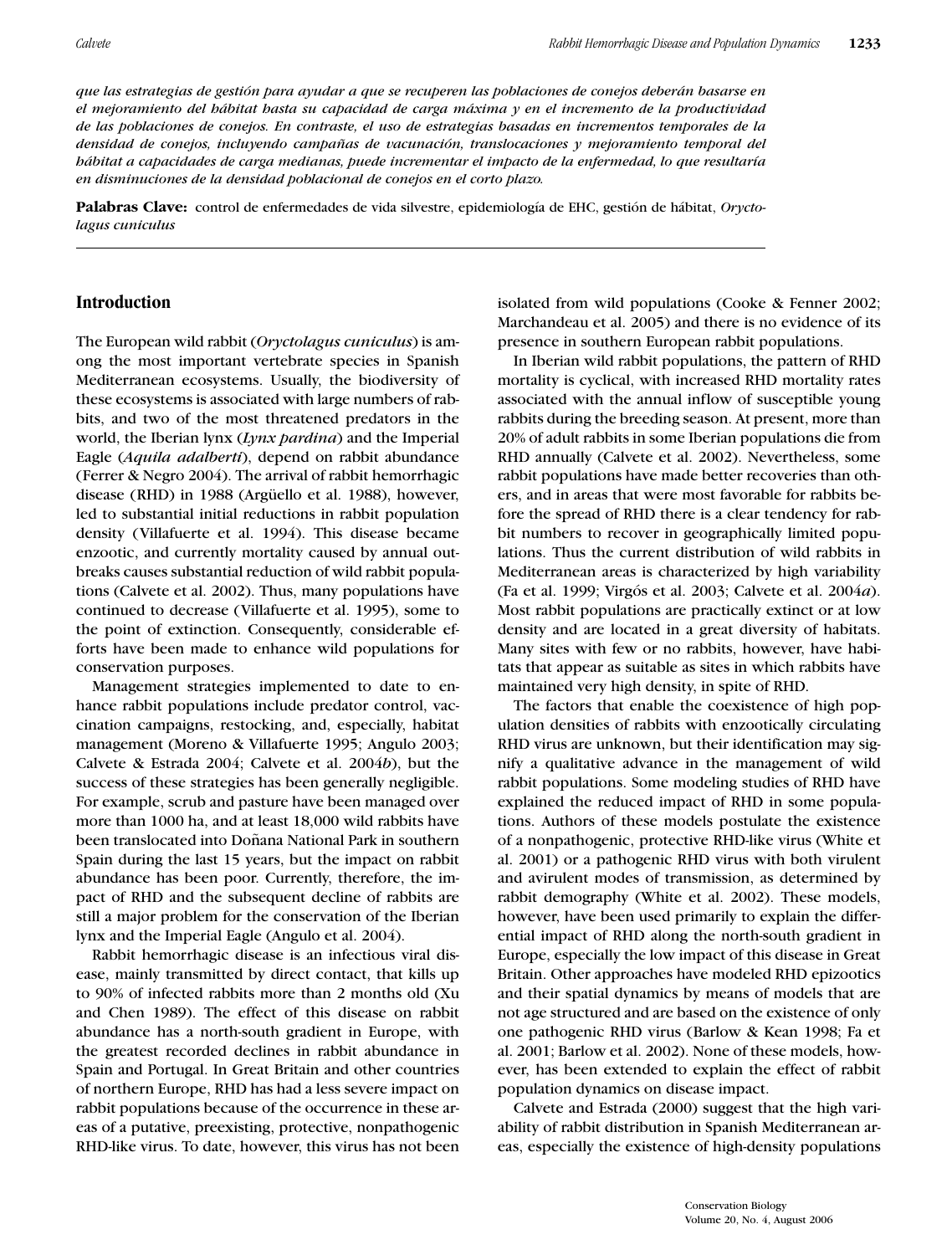in equilibrium with pathogenic RHD virus, may be explained on the basis of rabbit population dynamics. They propose that population dynamics could be modulated by habitat suitability, without the concurrence of genetic variations among rabbit populations or the presence of a protective, nonpathogenic RHD-like virus or a unique virus with several modes of transmission. They also suggest the possibility of reducing the impact of RHD by managing rabbit populations. Because of the unquestionable interest in the possibility of conserving wild rabbit populations and promoting threatened predator species in the Mediterranean areas of southwestern Europe (especially the Iberian Peninsula), I have evaluated the impact of RHD on rabbit populations with a simple, age-structured deterministic model that considered the existence of a unique pathogenic RHD virus with a unique mode of transmission. This model simulated the impact of RHD on rabbit populations with different dynamics (i.e., different population productivity and turnover) in habitats with different carrying capacities. Based on the outcomes of this model, I derived some management implications for the recovery of wild rabbit populations.

### **Methods**

#### **Modeling Rabbit Populations**

Wild rabbits in the Iberian Peninsula are highly seasonal breeders with high fecundity and high juvenile mortality (Soriguer 1981). Reproduction is associated with the growth of vegetation, which is related to rainfall and temperature (Delibes & Calderón 1979; Villafuerte et al. 1997). Typically, there is a three- to fourfold increase in numbers from the minimum to the annual maximum. Gestation in rabbits lasts about 28–30 days, and female rabbits can be fertilized a few days after parturition. Newborn rabbits live in a breeding stop, a special burrow excavated by the mother in the soil, during their first 3–4 weeks of life and depend on their mother for survival. After this period they are weaned and emerge from the stop. Juvenile rabbits can reach sexual maturity at 3 months of age (Soriguer 1981), but most do not breed until the next breeding season, when they are older than 8 months (Myers et al. 1994; Calvete et al. 2002).

In the model I divided rabbit populations into 15 age classes (*h*), represented by  $h\{w_1, w_2, w_3, w_4, w_5, w_6, w_7, w_8, w_9, w_9, w_{10}\}$  $w_8, m_3, m_4, m_5, m_6, m_7, m_8, \text{ad}$  (*w*, week; *m*, month). Age classes from  $w_1$  to  $w_3$  consisted of newborn rabbits living in breeding stops. Age classes from  $w_4$  to  $m_8$  were nonreproductive juvenile rabbits, and rabbits older than 8 months were considered adults (ad), the only reproductive class.

The yearly breeding period was simulated by a sine function  $\Phi(t)$  with amplitude ranging from  $0$  to  $1$  in function of time *t* in days. Three breeding period lengths (4, 6, and 8 months) were simulated (Rogers et al. 1994), with the highest proportion of pregnant females ( $\Phi[t] = 1$ ) occurring between the end of January and the beginning of February for all simulations. There was no reproduction during the remaining months.

The model ran at daily steps, and the daily total number  $(n)$  of newborn rabbits recruited into the  $w_1$  age class, and therefore in the population, was defined by the equation

$$
n = \Phi(t) \frac{\text{ad}}{2} l \frac{1}{g},\tag{1}
$$

where *g* is the duration of gestation (30 days), *l* is the mean litter size, and ad is adult. The model simulated the mean litter size at six values, ranging from 3 to 5.5 offspring/female in steps of 0.5, which constituted the overall range described for this species (Rogers et al. 1994). The sex ratio was 1:1 for all age classes.

The daily rate of rabbit loss due to non-RHD mortality was  $d<sub>b</sub>$ . The annual mortality rate for adult rabbits in wild populations is highly variable, usually ranging from 20% to 80% (e.g., Wheeler & King 1985; Gibb 1993). Thus, I implemented the model to simulate this range of adult annual mortality rates. Fixed daily death rates  $(d_{ad})$  were calculated from the corresponding simulated annual mortality rates.

Rabbits are territorial, and competition for refuge, feeding areas, and warrens increases juvenile mortality when carrying capacity is reached (Myers et al. 1994). I therefore assumed that juvenile daily mortality rate (*dh* when *h*∈[*w*<sub>4</sub>, *m*<sub>8</sub>]) depends on adult density, based on the equation

$$
d_b = d_{\text{max}} \frac{D_{\text{ad}}}{K_{\text{ad}}},\tag{2}
$$

where  $d_{\text{max}} = 0.041$  is the maximum juvenile daily mortality rate (at this rate only 0.01% of rabbits recruited into age class  $w_4$  reached adult [ad] age class),  $D_{ad}$  is the density of adult rabbits in the population (ad/hectare), and *K*ad is the adult-density carrying capacity of the environment in the absence of RHD. Adult density was estimated by assuming that the simulated population was confined to a 1000-ha land surface without emigration or immigration processes. Given that newborn rabbits depend entirely on their mothers for survival, I set their daily mortality rate equal to that of their mothers, as the combination of RHD and non-RHD mortality.

Between successive age classes there was a daily maturation transition rate  $(a<sub>b</sub>)$ . Given that one simulated month had 30 days and 4 weeks equaled 1 month, simulated weeks were 7.5 days long. Thus, the daily maturation transition rate was set at  $a_b = 1/7.5$  if  $b \in [w_4, w_8]$ ,  $a_b =$ 1/30 if *h*∈[*m*<sub>3</sub>, *m*<sub>8</sub>], and  $a<sub>b</sub> = 0$  if *h*∈[ad].

#### **Modeling RHD Epidemiology**

Within each rabbit age class there were compartments for individuals according to their RHD status. These were defined as susceptible individuals or those without previous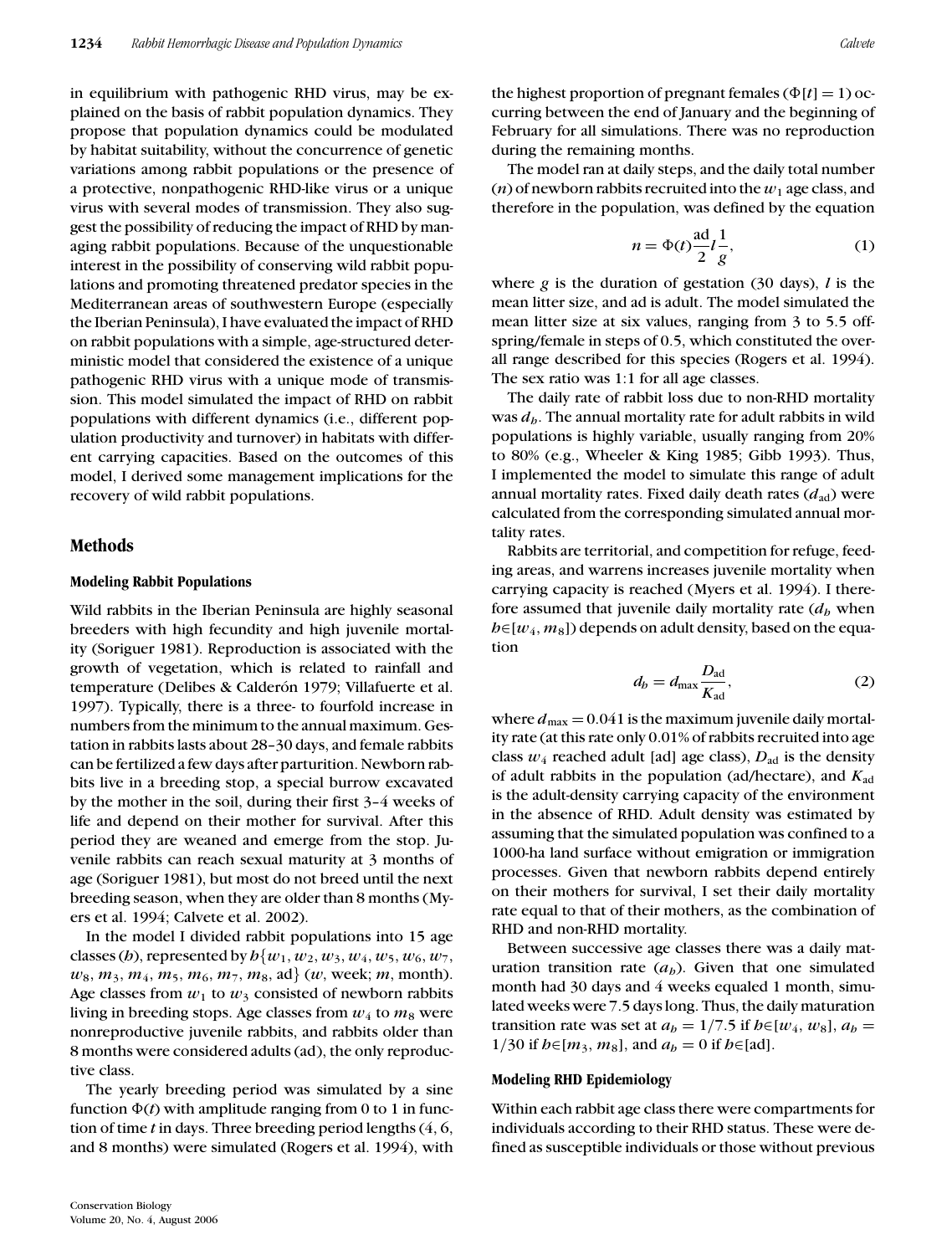contact with RHD virus  $(S_h)$ , infected  $(I_h)$ , chronically infected  $(C_b)$ , and recovered  $(R_b)$  individuals.

All newborn rabbits were recruited into the  $Sw_1$  age class because the virus is not transmitted vertically. Because newborn rabbits live in breeding stops and do not interact socially with other rabbits, they were not considered in the RHD dynamics. Maternal antibodies, however, influence the outcome of RHD virus infection (Robinson et al. 2002). Thus the model subdivided newborn rabbits into two maternal RHD-antibody levels based on the absence (rabbits born from  $S_{ad}$  and  $I_{ad}$  females) or presence (rabbits born from  $C_{ad}$  and  $R_{ad}$  females) of maternal antibodies, and newborn rabbits were tracked across the model until they were recruited into the  $w_4$  juvenile age class, when they emerged from the stop.

For the remaining age classes (from  $w_4$  to ad) the algebraic description of the model is described by the following equations:

$$
\frac{dS_b}{dt} = S_{b-1}a_{b-1} - S_b(a_b + d_b + f),
$$
\n(3)

$$
\frac{dI_b}{dt} = S_b f + I_{b-1} a_{b-1} - I_b \left[ a_b + d_b + \sigma \alpha_b + \sigma \left( 1 - \alpha_b \right) \right],\tag{4}
$$

$$
\frac{dC_b}{dt} = I_b \sigma (1 - \alpha_b) + C_{b-1} a_{b-1} - C_b (a_b + d_b + u), \quad (5)
$$

$$
\frac{dR_b}{dt} = C_b u + R_{b-1} a_{b-1} - R_b (a_b + d_b).
$$
 (6)

The daily rate of susceptible rabbits that were infected by RHD virus was determined by the force of infection *f*. The lethality of RHD ( $\alpha_h$ ) among rabbits older than 8 weeks usually reaches values of about 90%, but it is lower in younger rabbits (age resilience), even in the absence of maternal antibodies (Capucci et al. 1996; Mutze et al. 1998). In contrast, the presence of maternal antibodies does not protect young rabbits against infection but does preclude the development of severe forms of the disease, decreasing lethality even further. Thus, I set RHD lethality as a function of age class and the absence or presence of maternal antibodies (Table 1), following the estimates of Robinson et al. (2002).

Given that the mean survival time of RHD-infected rabbits is 2 days, the daily mortality rate due to RHD in infected rabbits was  $\sigma \alpha_b$ , where  $\sigma = 0.5$ , and infected individuals that survived acute infection developed a chronic, nonlethal form of RHD and were recruited into the chronic class ( $C_b$ ) at a daily rate of  $\sigma(1 - \alpha_b)$ . Chronically diseased individuals shed infective virus for several weeks after infection (Shien et al. 2000). The model assumed that the chronic diseased state lasted for 20 days, after which the survivors became immune for life and rabbits were recruited into the recovered class  $(R_h)$  at a daily rate of  $u = 1/20$ .

**Table 1. Lethality of rabbit hemorrhagic disease (RHD) virus infection simulated for each age class in the absence and presence of maternal RHD antibodies.***<sup>∗</sup>*

| Age class         | Without maternal<br>antibodies | With maternal<br>antibodies |  |  |
|-------------------|--------------------------------|-----------------------------|--|--|
| $w_4$             | 0.1                            | 0                           |  |  |
| $w_5$             | 0.2                            | 0                           |  |  |
| $w_6$             | 0.4                            | 0.1                         |  |  |
| $w_7$             | 0.6                            | 0.1                         |  |  |
| $w_8$             | 0.8                            | 0.2                         |  |  |
| m <sub>3</sub>    | 0.9                            | 0.7                         |  |  |
| $h \in [m_4, ad]$ | 0.9                            | 0.9                         |  |  |

<sup>∗</sup>*Key:* w*, weeks of age;* m*, months of age; ad, adults age class. The subindex is the number of weeks or months of age. There is an unique adult age class (ad* > m*8).*

#### **Force of Infection and Transmission Rates**

Crucial for RHD dynamics was the expression of the force of infection (*f*), which is based on the assumption of true mass action ( Jong et al. 1995), according to

$$
f = \beta \varphi(H) \frac{\left(\sigma \sum_b I_b + \sum_b C_b + \omega \sum_b R_b\right)}{H}, \quad (7)
$$

where population size (*H*) is composed only of rabbits in age classes  $w_4$  to adult (i.e., rabbits living out of the breeding stops), and to

$$
H = \sum_{b=\mathrm{w}_4}^{b=\mathrm{ad}} (S_b + I_b + C_b + R_b), \tag{8}
$$

where  $\beta \varphi(H)$  is the transmission term (Heesterbeek & Roberts 1995). The numerator consisted of all rabbits that shed the RHD virus (i.e., infective rabbits on the second day of acute infection, chronically infected rabbits, and a proportion of recovered rabbits  $[\omega]$  and could act as reservoirs of the virus (I set  $\omega = 0.1$  arbitrarily) (Moss et al. 2002).

Wild populations have a high variability in population density and a high intra- and interyear variability within populations. As home ranges become smaller, aggression rates between individuals increase, whereas the available feeding grounds remain communal as rabbit density increases (Myers & Poole 1959, 1961; Gibb 1993). In addition, intrayear increases in rabbit density are associated with reproduction, and juvenile rabbits disperse and exhibit increased exploratory behavior, especially at high densities (Myers et al. 1994; Kunkele & Von Holst 1996). I therefore assumed that the transmission term consisted of the transmission constant β and a contact rate function ϕ*(H)* dependent on population size (in my model population size was directly related to population density).

Although several functional forms for the contact rate function have been proposed, for simplicity I assumed the simplest linear model forced through the origin  $\varphi(H)$  =  $δH$ , where  $δ$  is the slope of the regression model. The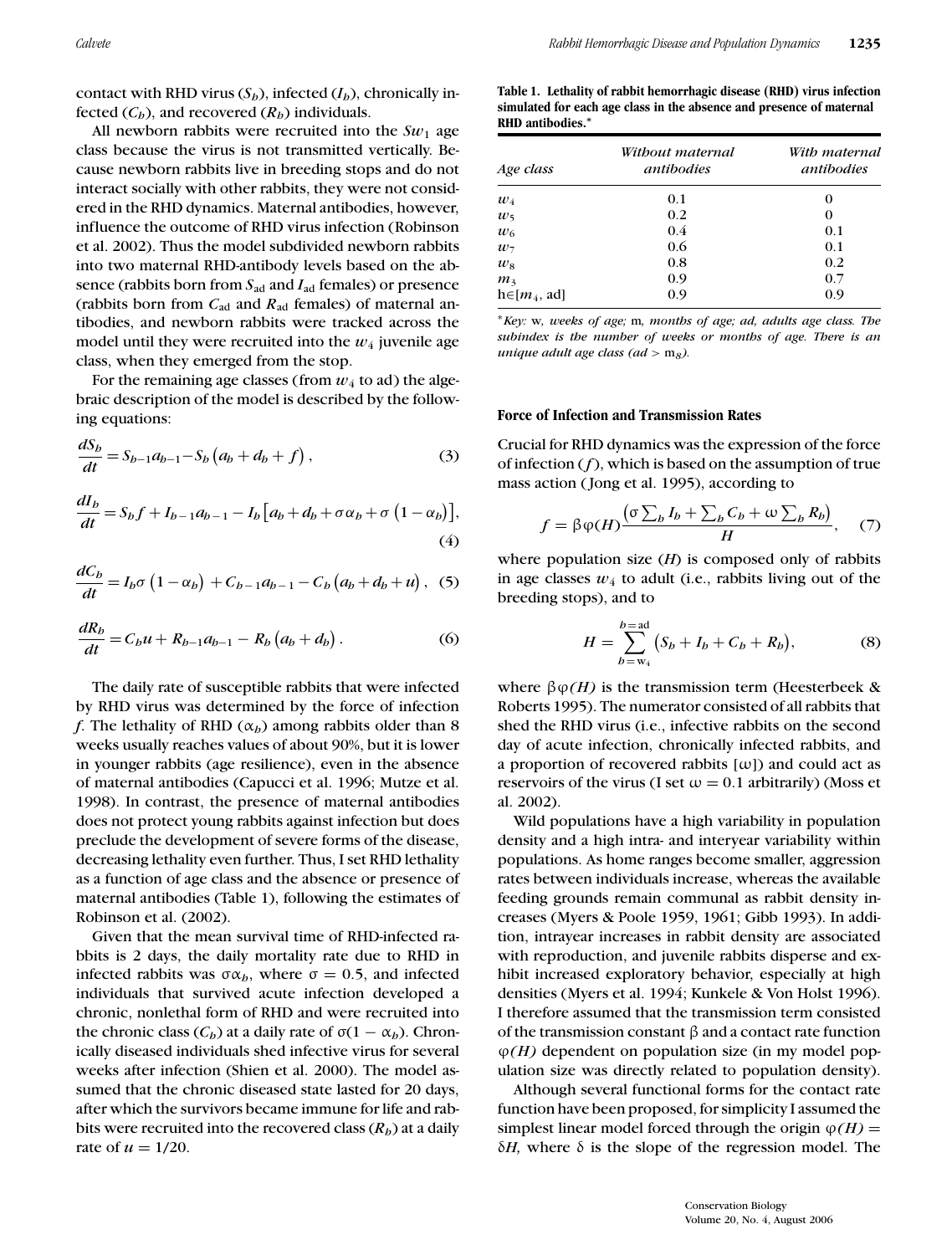**Table 2. Annual mean parameters used to estimate the transmission term in the model of rabbit hemorrhagic disease (RHD).***<sup>∗</sup>*

| Parameter                             | Mean  | 95%<br>confidence<br>interval |
|---------------------------------------|-------|-------------------------------|
| Rabbit density/ha                     | 7.86  | $6.67 - 9.06$                 |
| Total mortality rate in adults (%)    | 57.54 | 42.75-68.51                   |
| RHD-mortality rate in adults (%)      | 23.62 | 11.28-34.24                   |
| RHD-antibody prevalence in adults (%) | 73    | 66-81                         |

<sup>∗</sup>*Values were calculated from estimations carried out in a wild rabbit population by Calvete et al. (2002).*

transmission term values were not known for the model, but because *H* was known, I estimated the constantβδ numerically by computation. To do this I rearranged the data for annual mortality rate due to RHD, total annual mortality rate, and annual mean prevalence of RHD antibodies estimated by Calvete et al. (2002) for adult rabbits in a wild rabbit population from 1993 to 1995, and calculated the overall annual mean for each parameter and its 95% confidence interval (Table 2). In addition, I transformed the rabbit abundance index, expressed as the number of pellets deposited per day, into annual mean rabbit population density, assuming the daily production of pellets per rabbit estimated by Taylor and Williams (1956). Then I ran the model for all combinations of 13 levels of annual adult non-RHD mortality rates (from 0.2 to 0.8 in steps of 0.05), 40 levels of carrying capacity for adult rabbits (from 1 to 40 adults/ha in steps of 1), and 1000 levels for  $βδ$  (from 10<sup>-3</sup> to 10<sup>-6</sup> in steps of 10<sup>-6</sup>) until the model reached a steady state. The outcomes produced by the model fell into the 95% confidence intervals estimated from field data for all parameters simultaneously when βδ ranged from  $115 \times 10^{-6}$  to  $140 \times 10^{-6}$ . I set the mean value of this range ( $βδ = 127.5 × 10<sup>-6</sup>$ ) to parameterize the model, which reproduced intra-annual variations in rabbit abundance and yearly increases in RHD mortality of adult rabbits associated with breeding periods in accordance with those observed in wild populations (Calvete et al. 2002).

#### **Modeling RHD in Scenarios of Varying Population Dynamics**

To model RHD dynamics and their impact on rabbit populations with different population dynamics, populations were simulated for 30 adult-density carrying capacities; seven annual non-RHD mortality rates (from 20% to 80% in steps of 10%) for adult rabbits to simulate seven levels of population turnover; six mean litter sizes (from 3 to 5.5 kittens in steps of 0.5); and three breeding period lengths (4, 6, and 8 months). The combined simulations of these conditions yielded 3780 scenarios with populations of different rabbit density, productivity, and turnover.

To simulate each scenario I ran the model until population equilibrium was reached. I simulated each scenario

twice, first in the absence of RHD and second by introducing the disease during the first year of simulation. I estimated the population growth rate  $\lambda - 1$  by comparing the mean annual rabbit population density at equilibrium in the absence and presence of RHD. The population density in the presence of RHD was lower than before introduction of the disease when  $\lambda - 1 < 0$ , and the disease had no impact when  $\lambda - 1 = 0$ . I considered that the absolute value of the population growth rate was a direct measure of RHD impact in each population.

I implemented the model to calculate many outcomes at daily and annual rates. I presented the results, however, on the basis of parameters that can be measured easily in wild rabbit populations, such as adult annual mortality rates, annual prevalence of RHD-seropositive adult rabbits, and annual mean population density. In addition, I presented the mean age of rabbit infection by RHD calculated by the model. The age assigned to each infected rabbit was the median age in days of its age class; for adult rabbits I assumed an age of 360 days. I considered annual mean adult density reached at equilibrium in the absence of RHD the actual carrying capacity of the habitat for each population, instead of the  $K_{ad}$  values initially introduced to parameterize the model.

I performed a sensitivity analysis to assess the variation of RHD impact as a function of rabbit population dynamics by adjusting a multiple linear regression model. In this model, the log-transformed absolute value of the population growth rate was the dependent variable and mean litter size, breeding period length, annual adult mortality rate, and carrying capacity were the independent variables. Predictor variables were standardized to mean  $=$ 0 and variance  $= 1$  to eliminate the effects of the different units of measure on the estimation of regression parameters.

## **Results**

Outcomes of the model for RHD dynamics showed nonlinear patterns in relation to rabbit population density in the presence of RHD. This pattern was a consequence of the different rabbit population dynamics (Fig. 1). Increased mean annual population densities in the presence of RHD were associated with an increase in the force of infection and therefore with a decreased mean age of infection. This caused an initial increase in RHD mortality, followed by a subsequent decrease when the mean age of infection lessened and a greater proportion of rabbits was infected at ages at which RHD virus lethality was reduced by age resilience or the presence of maternal antibodies. This pattern was related to an increase in the prevalence of RHD antibodies in adult rabbits, reaching 100% prevalence at high population densities.

The RHD dynamics changed in a reduced interval of rabbit population density, where antibody prevalence,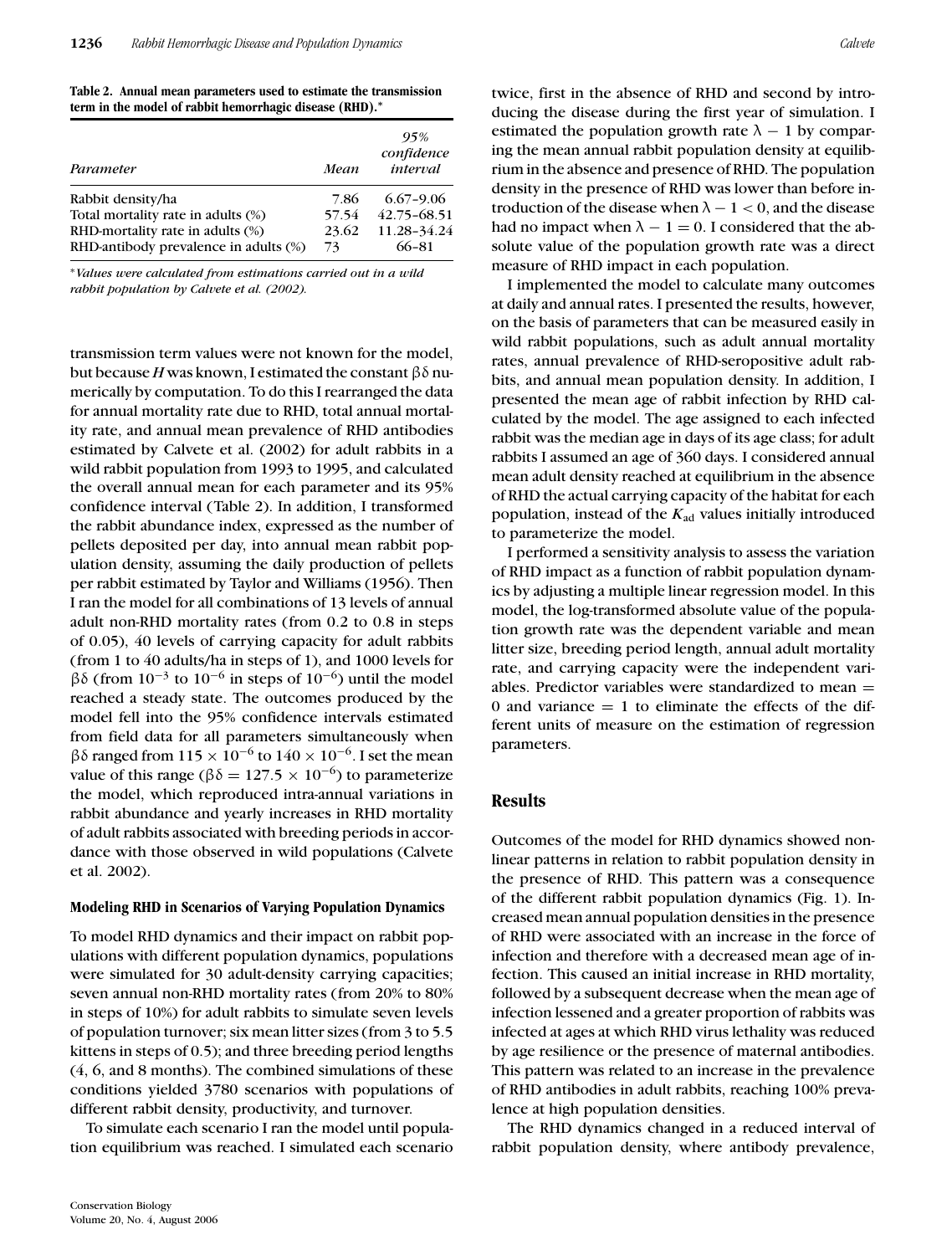

*Figure 1. Three outcomes for rabbit hemorrhagic disease (RHD) dynamics as a function of annual mean rabbit density in the presence of the disease. Outcomes are estimated when rabbit population and RHD dynamics reach a steady state. The non-RHD mortality rate of adult rabbits and breeding period length are fixed at 0.5 and 6 months, respectively. There are six mean litter sizes: thin dotted line, 3; thin dashed line, 3.5; thin continuous line, 4; thick dotted line, 4.5; thick dashed line, 5; thick continuous line, 5.5.*

RHD mortality, and mean age of infection were not directly related to population density. Within this reduced interval of rabbit population density, curves of Fig. 1 turned back on themselves or even created loops in the case of annual mean RHD mortality. Populations at low density were related to higher antibody prevalence and RHD mortality than populations at high density and vice versa. This way, RHD dynamic exhibited alternate states in populations at the same low to medium rabbit density in presence of the disease, differences that were determined by the different rabbit population dynamics.

The impact of RHD, assessed as absolute population growth rate after the introduction of the disease, showed a high variation among populations, especially in relation to habitat carrying capacity (i.e., mean annual adult rabbit density in the absence of RHD) (Fig. 2). The lowest impact of RHD occurred in populations located in habitats with lowest carrying capacity, whereas the highest impact occurred in habitats with low to medium carrying capacity. Above that, RHD impact decreased as carrying capacity increased, and the impact of the disease was considerably lower in populations with high pre-RHD densities than in populations with medium to low pre-RHD densities.

To carry out the sensitivity analysis, simulated scenarios were divided into two sets as a function of increasing carrying capacity and the impact of RHD. Thus, for each fixed combination of mean litter size, breeding period length, and mean annual adult non-RHD mortality rate, simulated scenarios were assigned to (1) scenarios with increasing impact of RHD (i.e., scenarios that comprised the lowest carrying capacity to the carrying capacity at which the lowest growth rate was estimated) and (2) scenarios with decreasing impact of RHD (i.e., scenarios that comprised the next carrying capacity corresponding to the lowest growth rate to the highest simulated carrying capacity).

In scenarios with an increasing impact of RHD, the increase of the disease impact was positively related to the four predictor variables (Table 3). The RHD impact was



*Figure 2. Simulated long-term impact of rabbit hemorrhagic disease (RHD) on wild rabbit populations. The RHD impact is the absolute value of population growth rate estimated by comparing the mean annual rabbit density of populations at equilibrium in the absence or presence of RHD. Carrying capacity is the annual mean density of adult rabbits in the absence of RHD.*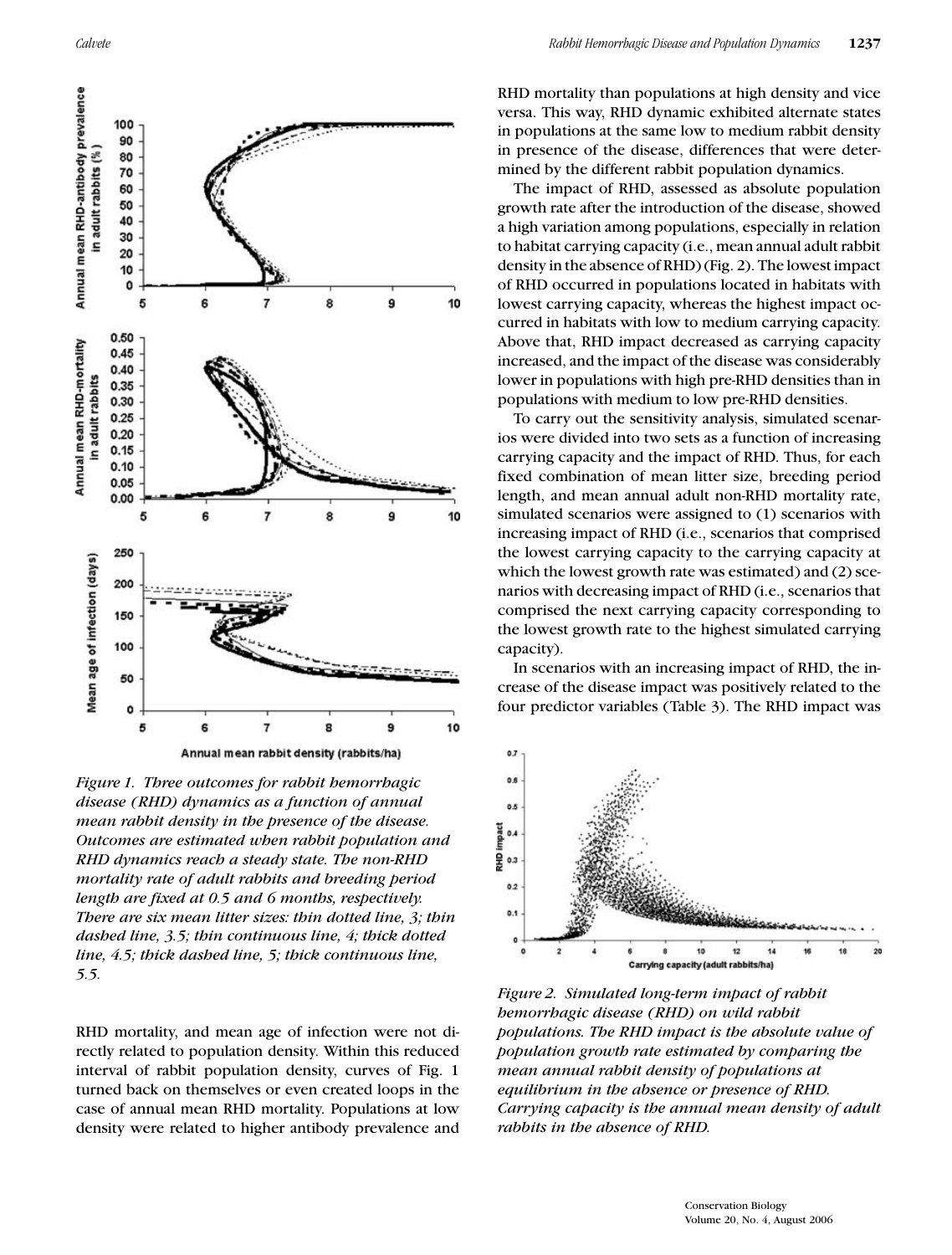| <b>Factor</b>          | Increasing RHD impact<br>$R^2 = 0.85$ ; $F_{4,1418} = 2056$ ; p<0.001 |       |         | Decreasing RHD impact<br>$R^2 = 0.71$ ; $F_{4,2352} = 1423$ ; p<0.001 |          |            |
|------------------------|-----------------------------------------------------------------------|-------|---------|-----------------------------------------------------------------------|----------|------------|
|                        | parameter                                                             |       |         | parameter                                                             |          |            |
| Litter size            | 0.0231                                                                | 14.73 | < 0.001 | $-0.0182$                                                             | $-26.63$ | < 0.001    |
| Breeding period length | 0.0170                                                                | 10.92 | < 0.001 | $-0.0112$                                                             | $-15.94$ | ${<}0.001$ |
| Non-RHD mortality      | 0.0044                                                                | 2.89  | 0.004   | 0.0001                                                                | 0.15     | 0.880      |
| Carrying capacity      | 0.1419                                                                | 90.64 | < 0.001 | $-0.0453$                                                             | $-60.42$ | ${<}0.001$ |

**Table 3. Sensitivity analyses of variation in the impact of rabbit hemorrhagic disease (RHD) on rabbit populations, expressed as the log transformation of the absolute value of the population growth rate in relation to variation in factors determining population dynamics.***<sup>∗</sup>*

<sup>∗</sup>*Simulations were divided into two sets following Fig. 2: simulations with increasing RHD impact and simulations with decreasing RHD impact as carrying capacity increased. Goodness of fit for every model is in the first row.*

highly sensitive to variation in carrying capacity, somewhat sensitive to variation in mean litter size and breeding period length, and insensitive to variation in non-RHD adult mortality. In scenarios with decreasing impact of RHD, the magnitude of the impact was negatively associated with all predictor variables, except for non-RHD adult mortality. Similar to scenarios with increasing impact of RHD, the strength of association between RHD impact and carrying capacity was higher than that between RHD impact and mean litter size or breeding period length.

#### **Discussion**

The outcomes of this model showed that the impact of RHD was highly dependent on rabbit population dynamics and that the presence of a unique, highly pathogenic RHD virus was compatible with the existence of highdensity populations at equilibrium with the disease. The simple RHD epidemiology simulated in this model made it unnecessary to postulate the concurrence of a nonpathogenic, protective RHD-like virus or genetic differences in rabbits to explain the current distribution and impact of the disease in Iberian populations. In addition, the outcomes of this model should be invariable if a nonpathogenic, but nonprotective, RHD-like virus is present, as has been suggested by Marchandeau et al. (2005).

The impact of RHD is thought to be related to climatic conditions (reviewed in Cooke & Fenner [2002]), and in Iberian populations, recovery after the initial spread of the disease seems to be better in populations located in the most suitable habitats (Villafuerte et al. 1995). Both observations are in agreement with the predictions of my model because the latter suggests that the long-term impact of RHD is conditioned by population dynamics, which are determined by habitat suitability and, therefore, partially by climatic conditions. Thus, the impact of this disease is lower in populations located in the most suitable habitats.

Currently, however, rabbit distribution and abundance show a high variability between and within habitats in the Iberian Peninsula (Virgós et al. 2003; Calvete et al. 2004*a*). A higher initial impact of RHD has been frequently associated with higher rabbit population densities before the arrival of the disease (Henzell et al. 2002; Parkes et al. 2002; Story et al. 2004) because high densities of susceptible rabbits favored the transmission of the virus. This fact, combined with long-term population trends predicted by the model and the long-term effects of factors not associated with habitat, such as hunting pressure (Calvete et al. 2005) or stochastic events such as flooding (Palomares 2003), may explain why, 15 years after the initial spread of RHD, many populations have not yet reached equilibrium with this disease, resulting in the high variability currently observed in rabbit populations. In addition, the marked intra- and interyear variations in rabbit population dynamics may increase this observed variability even more.

Regarding RHD outcomes, my model predicted that, at equilibrium, there will be a range of populations at medium rabbit density in which RHD will exhibit different disease dynamics with no correlation between observed rabbit density in the presence of the disease and RHD outcomes such as RHD mortality, antibody prevalence, and mean age at infection. Only in populations at low or high densities will the parameters of the disease be similar in populations with similar rabbit density. Given the simplistic nature of this modeling approach, however, the exact values obtained from the model cannot be used as management rules to determine the carrying capacity of a habitat or the population density at which the impact of RHD will decrease and cannot determine the exact correspondence between RHD parameters such as antibody prevalence, RHD mortality, and mean age at infection. The continuous nature of the model prevented us from calculating the effect of the RHD virus dying out at low rabbit density. In addition the model made several crucial assumptions in regard to RHD epidemiology, especially with respect to the virus transmission rate, and further research will be needed to estimate the true contact infection rate, its variations during the year, and its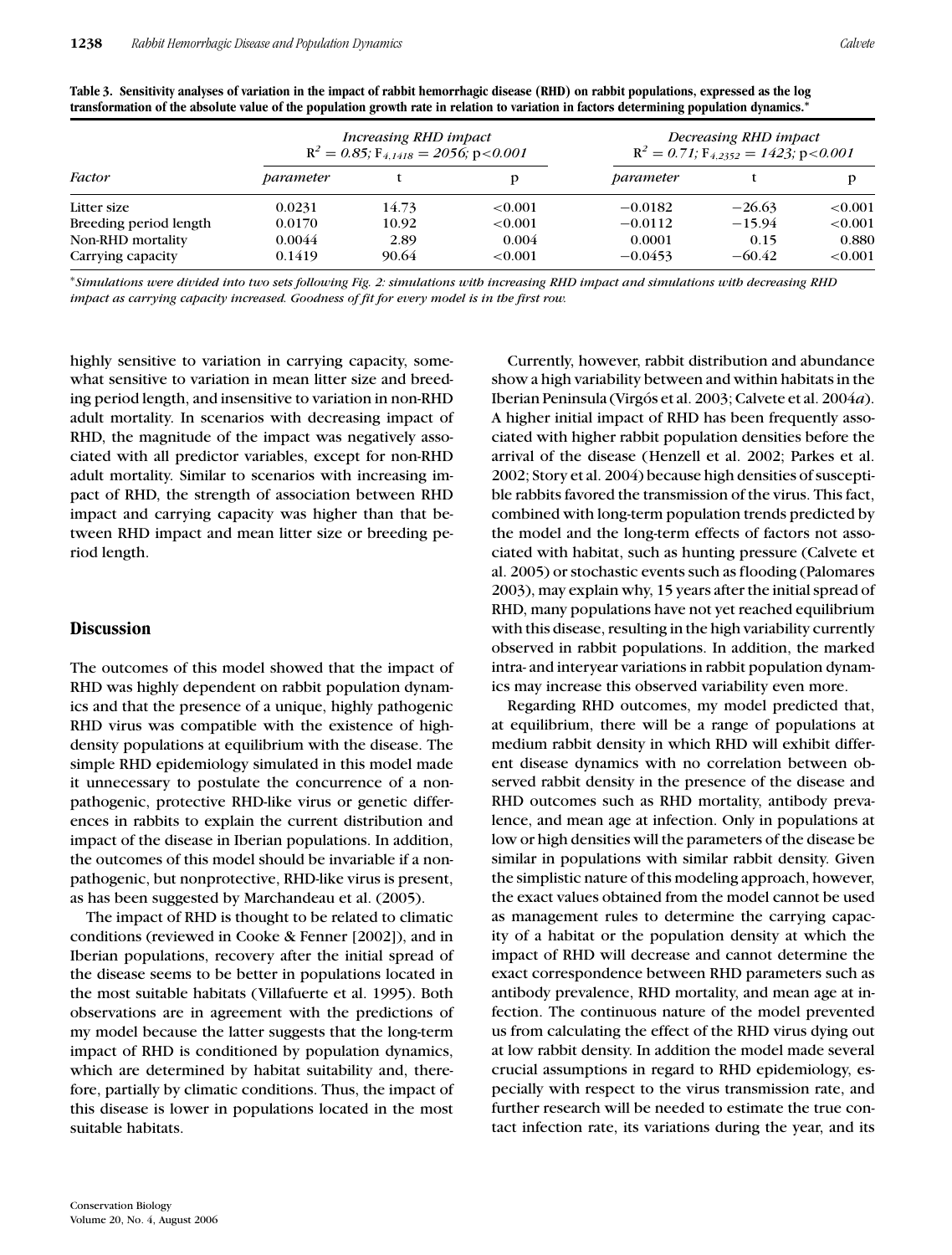relationships to population density, social structure, and habitat composition (White et al. 2003) because RHD dynamics seemed to be highly dependent on this parameter.

Despite the simplicity of the model, however, several key points can be derived. The first is that the impact of RHD may be substantially decreased by managing rabbit populations and RHD dynamics, primarily by increasing the carrying capacity of the habitat and the productivity of rabbit populations in those areas where climatic and soil conditions are favorable for the species. That is, the longterm stable recovery or promotion of rabbit populations should be mainly based on improving habitat suitability, not just on management tools with temporal effects, such as vaccination campaigns or translocations. Another key point is that when low density populations show an increase in density, the impact of RHD can increase substantially before populations reach a density at which the impact of the disease begins to decrease. During this transitional process, rabbit population density may again decline, so that interactions with events affecting non-RHD mortality, such as flooding, hunting pressure, predation impact or myxomatosis, may slow its recovery or even favor the practical extinction of rabbit populations.

Reddiex et al. (2002) found that predation, in combination with RHD, reduces rabbit populations to low levels; thus the predicted increased impact of RHD at low to medium densities may enhance the probability that rabbit populations fall into "predator pit" dynamics, with rabbit populations being maintained at low densities by predators (Trout & Tittensor 1989; Pech et al. 1995). This may be the reason many rabbit populations located in suitable habitats have died out or remain at low densities. Moreover, high-density populations are often located in small areas, and their geographical expansion is slow. Increased RHD impact on the periphery of populations, where rabbit density is lower, and its interaction with predation may decrease the spatial growth of populations.

Moreover, the use of management strategies such as vaccination campaigns or especially rabbit translocations, without an increase in habitat carrying capacity, may result in a temporary increase of rabbit density but may cause a temporal increase in RHD impact on native rabbit populations. Thus the repeated use of these strategies alone may be more harmful than beneficial. The results of my model suggest that habitat improvement alone should allow rabbit populations to reach a density at which the impact of RHD decreases. After the spread of RHD the highest rabbit densities are usually located in agricultural landscapes, mainly devoted to farming Gramineas (Chapuis & Gaudin 1995; Virgós et al. 2003; Calvete et al. 2004*a*). Conservation programs for rabbits and endangered predators, however, primarily consist of scrub management to create natural pasture areas or creation of crops that are cultivated only once (Angulo 2003; Angulo et al. 2004). These management practices may be insufficient for long-term increases in habitat carrying capacity

and population productivity to reach a population density at which RHD impact decreases. Thus current habitat management practices in many conservation programs may have little effect on promoting rabbit populations or may even yield negative population growth rates.

In addition, changes in habitat structure may affect the spatial and social organization of rabbits and therefore the transmission process of the RHD virus (White et al. 2003). Thus, future research should be aimed at determining the association between habitat improvement and RHD impact and evaluating the effectiveness of the combined application of habitat management with other management strategies such as predator control, vaccination campaigns, and translocations.

Until these matters are assessed, my model results suggest that habitat management strategies in conservation programs should be aimed at increasing habitat carrying capacity and rabbit population productivity to the maximum possible levels, perhaps by replicating the landscape structure of traditional agricultural systems. These strategies necessitate the establishment of long-term programs and funding to sustain habitat quality for long periods of time. In addition, conservation programs should include strategies to conserve rabbit populations that have currently reached high densities in equilibrium with RHD because, following the outcomes of the model, the decrease in rabbit density caused by hunting pressure or overharvesting, leading to the translocation of rabbits to areas of low population density, may increase the impact of RHD and reduce rabbit population density even further.

## **Acknowledgments**

This study was promoted by the local government of Aragon. I thank E. Escudero and RNM-118 research group (Plan andaluz de investigación) for their help. I also thank E. Angulo for her suggestions.

#### **Literature Cited**

- Angulo, E. 2003. Factores que afectan a la distribución y abundancia del conejo en Andalucía. Ph.D. thesis. Complutense University, Madrid (in Spanish).
- Angulo, E., C. Calvete, S. Cabezas, and R. Villafuerte. 2004. Scrub management and rabbit translocations at Doñana National Park: long and short-term effectiveness. 2nd world lagomorph conference. Research Center in Biodiversity and Genetic Resources of the University of Porto (CIBIO/UP), Vairao, Portugal.
- Argüello, J. L., A. Llanos, and L. I. Pérez. 1988. Enfermedad hemorrágica del conejo en Espana. Medicina Veterinaria ˜ **5:**645–50 (in Spanish).
- Barlow, N. D., and J. M. Kean. 1998. Simple models for the impact of rabbit calicivirus disease (RCD) on Australasian rabbits. Ecological Modeling **109:**225–241.
- Barlow, N. D., M. C. Barron, and J. Parkes. 2002. Rabbit haemorrhagic disease in New Zealand: field test of a disease-host model. Wildlife Research **29:**649–653.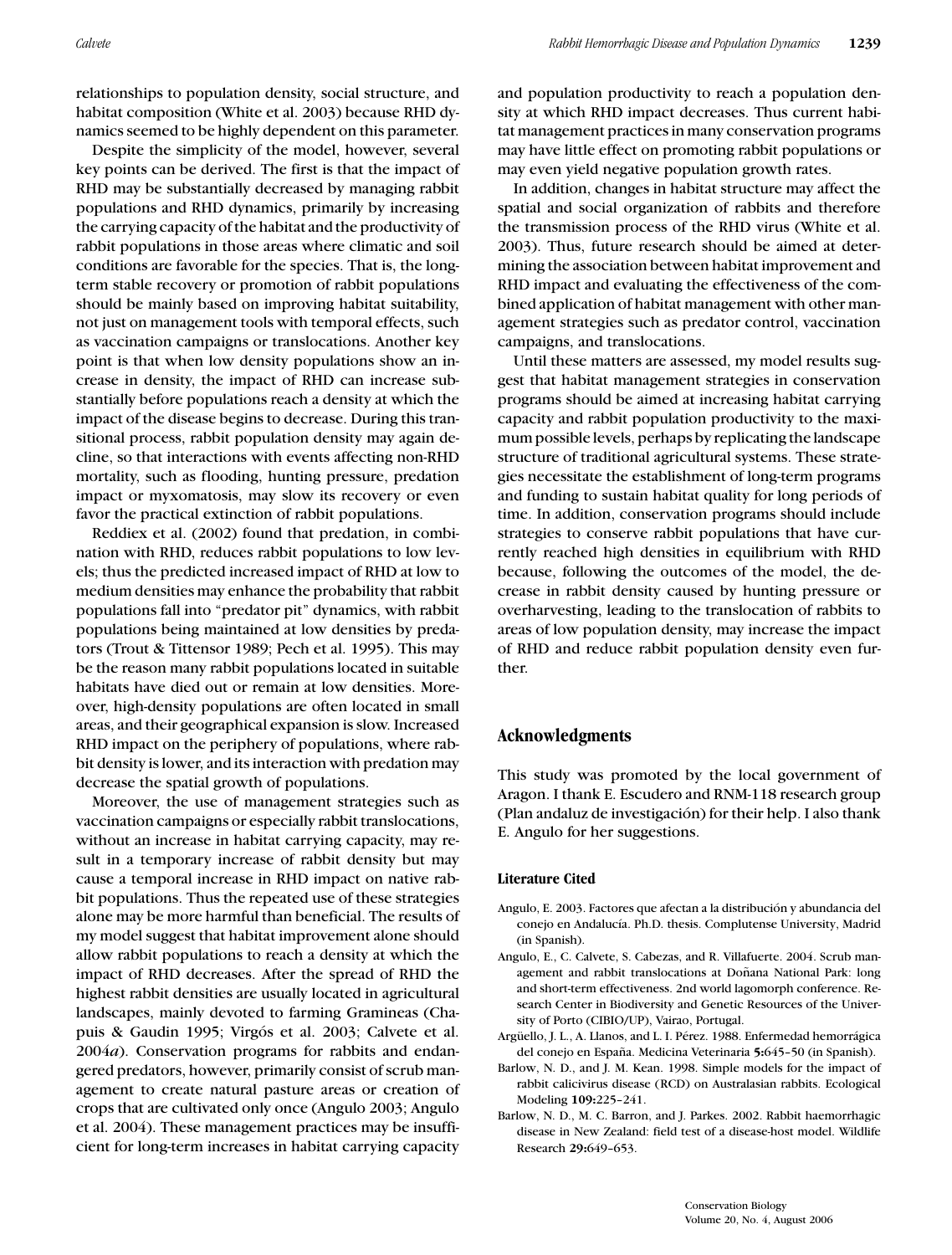- Calvete, C., and R. Estrada. 2000. Epidemiología de enfermedad hemorrágica (VHD) y mixomatosis en el conejo silvestre en el valle medio del Ebro. Herramientas de gestión. Consejo de protección de la naturaleza en Aragón, Zaragoza, Spain (in Spanish).
- Calvete, C., and R. Estrada. 2004. Short-term survival and dispersal of translocated European wild rabbits: improving the release protocol. Biological Conservation **120:**507–516.
- Calvete, C., E. Angulo, and R. Estrada. 2005. Conservation of European wild rabbit populations when hunting is age and sex selective. Biological Conservation **121:**623–634.
- Calvete, C., R. Estrada, E. Angulo, and S. Cabezas-Ruiz. 2004*a*. Habitat factors related to wild rabbit conservation in an agricultural landscape. Landscape Ecology **19:**533–544.
- Calvete, C., R. Estrada, J. Lucientes, J. J. Osácar, and R. Villafuerte. 2004*b*. Effects of vaccination against viral haemorrhagic disease and myxomatosis on long-term mortality rates of European wild rabbits. Veterinary Record **155:**388–392.
- Calvete, C., R. Estrada, R. Villafuerte, J. J. Osácar, and J. Lucientes. 2002. Epidemiology of viral haemorrhagic disease and myxomatosis in a free-living population of wild rabbits. Veterinary Record **150:**776– 782.
- Capucci, L., P. Fusi, A. Lavazza, M. L. Pacciarini, and C. Rossi. 1996. Detection and preliminary characterization of a new rabbit calicivirus related to rabbit hemorrhagic disease virus but nonpathogenic. Journal of Virology **70:**8614–8623.
- Chapuis, J. L., and J. C. Gaudin. 1995. Utilisation des resources trophiques par le lapin de garenne (*Oryctolagus cuniculus*) en garrigue sèche aménagée. Gibier Faune Sauvage 12:213-230 (in French).
- Cooke, B. D., and F. Fenner. 2002. Rabbit haemorrhagic disease and the biological control of wild rabbits, *Oryctolagus cuniculus*, in Australia and New Zealand. Wildlife Research **29:**689–706.
- Delibes, M., and J. Calderón. 1979. Datos sobre la reproducción del conejo, Oryctolagus cuniculus (L.), en Doñana, S.O. de España, durante un año seco. Doñana, Acta Vertebrata 6:91-99 (in Spanish).
- Fa, J. E., C. M. Sharples, and D. J. Bell. 1999. Habitat correlates of European rabbit (*Oryctolagus cuniculus*) distribution after the spread of RVHD in C´adiz Province, Spain. Journal of Zoology **249:**83–96.
- Fa, J. E., C. M. Sharples, D. J. Bell, and D. DeAngelis. 2001. An individualbased model of rabbit viral haemorrhagic disease in European wild rabbits (*Oryctolagus cuniculus*). Ecological Modeling **144:**121–138.
- Ferrer, M., and J. Negro. 2004. The near extinction of two large European predators: super specialists pay a price. Conservation Biology **18:**344–349.
- Gibb, J. A. 1993. Sociality, time and space in a sparse population of rabbits (*Oryctolagus cuniculus*). Journal of Zoology **229:**581–607.
- Henzell, R. P., R. B. Cunningham, and H. M. Neave. 2002. Factors affecting the survival of Australian wild rabbits exposed to rabbit haemorrhagic disease. Wildlife Research **29:**523–542.
- Hesterbeek, J. A. P., and M. G. Roberts. 1995. Mathematical models for microparasites of wildlife. Pages 90–122 in B. T. Grenfell and A. P. Dobson, editors. Ecology of infectious diseases in natural populations. Cambridge University Press, Cambridge, United Kingdom.
- Jong, M., O. Diekmann, and H. Heesterbeek. 1995. How does transmission of infection depend on population size? Pages 84–94 in D. Mollison, editor. Epidemic models: their structure and relation to data. Cambridge University Press, Cambridge, United Kingdom.
- Kunkele, J., and D. Von Holst. 1996. Natal dispersal in the European wild rabbit. Animal Behaviour **51:**1047–1059.
- Marchandeau, S., G. Le Gall-Reculé, S. Bertagnoli, J. Aubineau, G. Botti, and A. Lavazza. 2005. Serological evidence for a non-protective RHDV-like virus. Veterinary Research **36:**53–62.
- Moreno, S., and R. Villafuerte. 1995. Traditional management of scrubland for the conservation of rabbits *Oryctolagus cuniculus* and their predators in Doñana National Park, Spain. Biological Conservation **73:**81–85.
- Moss, S. R., S. L. Turner, R. C. Trout, P. J. White, P. J. Hudson, A. Desai, M. Armesto, N. L. Forrester, and E.A. Gould. 2002. Molecular epidemiology of rabbit haemorrhagic disease virus. Journal of General Virology **83:**2461–2467.
- Mutze, G., B. Cooke, and P. Alexander. 1998. The initial impact of rabbit hemorrhagic disease on European rabbit populations in South Australia. Journal of Wildlife Diseases **34:**221–227.
- Myers, K., and W. E. Poole. 1959. A study of the biology of the wild rabbit, *Oryctolagus cuniculus* (L.), in confined populations. I. The effects of density on home range and the formation of breeding groups. CSIRO Wildlife Research **4:**14–26.
- Myers, K., and W. E. Poole. 1961. A study of the biology of the wild rabbit, *Oryctolagus cuniculus* (L.), in confined populations. II. The effects of season and populations increase on behaviour. CSIRO Wildlife Research **6:**1–41.
- Myers, K., I. Parer, D. Wood, and B. D. Cooke. 1994. The rabbit in Australia. Pages 108–157 in H. V. Thompson and C. M. King, editors. The European rabbit. The history and biology of a successful colonizer. Oxford University Press, New York.
- Palomares, F. 2003. The negative impact of heavy rains on the abundance of a Mediterranean population of European rabbits. Mammalian Biology **68:**224–234.
- Parkes, J. P., G. L. Norbury, R. P. Heyward, and G. Sullivan. 2002. Epidemiology of rabbit haemorrhagic disease (RHD) in the South Island, New Zealand, 1997–2001. Wildlife Research **29:**543–555.
- Pech, R. P., A. R. E. Sinclair, and A. E. Newsome. 1995. Predation models for primary and secondary prey species. Wildlife Research **22:**55–64.
- Reddiex, B., G. J. Hickling, G. L. Norbury, and C. M. Frampton. 2002. Effects of predation and rabbit haemorrhagic disease on population dynamics of rabbits (*Oryctolagus cuniculus*) in North Canterbury, New Zealand. Wildlife Research **29:**627–633.
- Robinson, A. J., P. T. M. So, W. J. Müller, B. D. Cooke, and L. Capucci. 2002. Statistical models for the effect of age and maternal antibodies on the development of rabbit haemorrhagic disease in Australian wild rabbits. Wildlife Research **29:**663–671.
- Rogers, P. M., C. P. Arthur, and R. C. Soriguer. 1994. The rabbit in continental Europe. Pages 22–63 in H. V. Thompson and C. M. King, editors. The European rabbit. The history and biology of a successful colonizer. Oxford University Press, New York.
- Shien, J. H., H. K. Shieh, and L. H. Lee. 2000. Experimental infections of rabbits with rabbit haemorrhagic disease virus monitored by polymerase chain reaction. Research in Veterinary Science **68:**255–259.
- Soriguer, R. C. 1981. Biología y dinámica de una población de conejos (*Oryctolagus cuniculus*, L.) de Andaluc´ıa Occidental. Donana, Acta ˜ Vertebrata **8:**1–378 (in Spanish).
- Story, G., D. Berman, R. Palmer, and J. Scanlan. 2004. The impact of rabbit haemorrhagic disease on wild rabbit (*Oryctolagus cuniculus*) populations in Queensland. Wildlife Research **31:**183–193.
- Taylor, R. H., and R. M. Williams. 1956. The use of pellet counts for estimating the density of populations of the wild rabbits, *Oryctolagus cuniculus* (L.). New Zealand Journal of Science and Technology **38:**236–256.
- Trout, R. C., and A. M. Tittensor. 1989. Can predators regulate wild rabbit *Oryctolagus cuniculus* population densities in England and Wales? Mammal Review **19:**153–173.
- Villafuerte, R., A. Lazo, and S. Moreno. 1997. Influence of food abundance and quality on rabbit fluctuations: conservation and management implications in Doñana National Park (SW Spain). Terre et la Vie-Revue d'Ecologie Apliquee **52:**345–355.
- Villafuerte, R., C. Calvete, J. C. Blanco, and J. Lucientes. 1995. Incidence of viral hemorrhagic disease in wild rabbit populations in Spain. Mammalia **59:**651–659.
- Villafuerte, R., C. Calvete, C. Gortazar, and S. Moreno. 1994. First epizootic of rabbit hemorrhagic disease in free living populations of Oryctolagus cuniculus at Doñana National Park, Spain. Journal of Wildlife Diseases **30:**176–179.